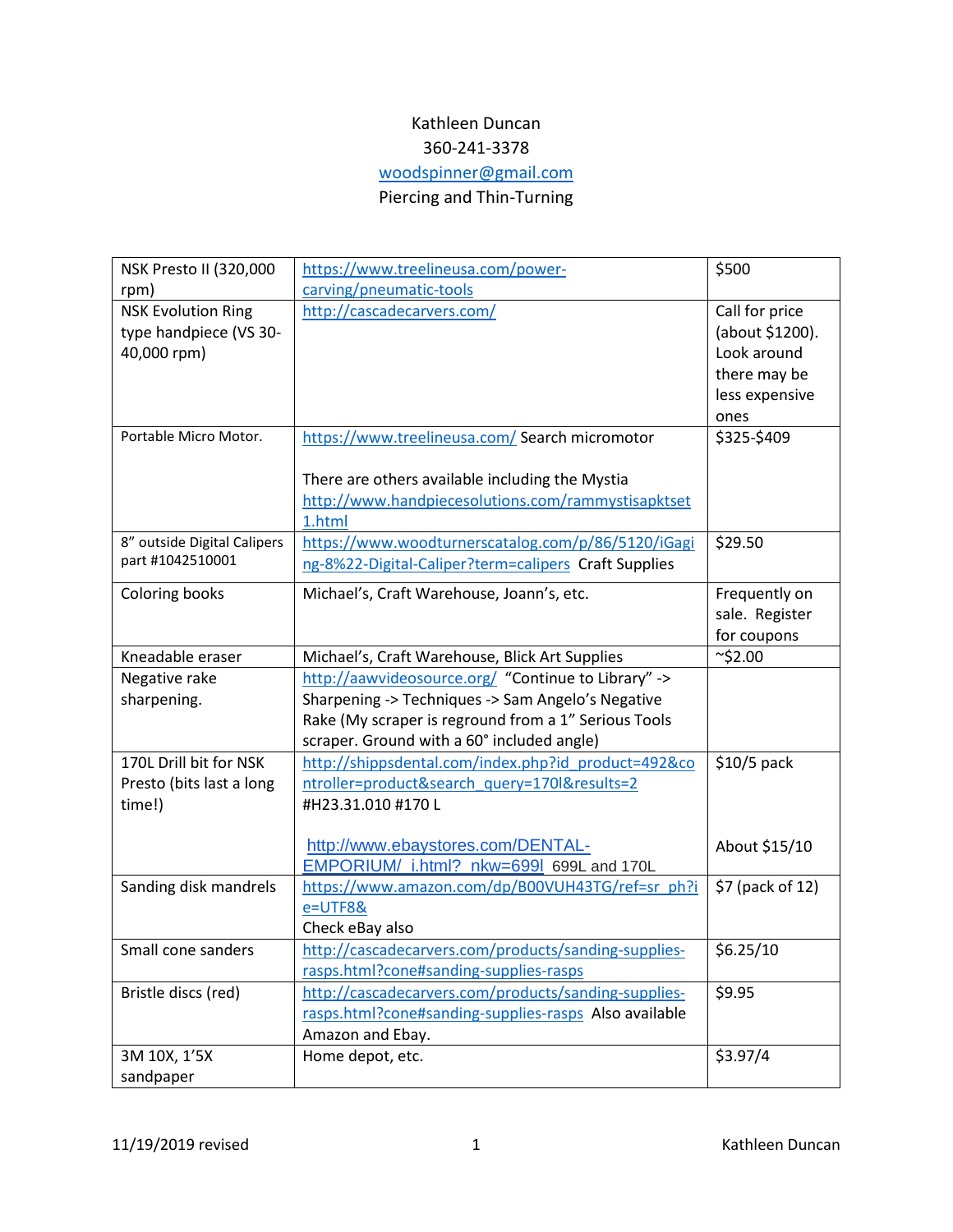| Solder Smoke extractor        | http://www.cmlsupply.com/cml-supply-benchtop-              | \$34             |
|-------------------------------|------------------------------------------------------------|------------------|
| (you can order                | solder-smoke-                                              |                  |
| replacement filters)          | absorber/?gclid=Cj0KEQjw57W9BRDM9 a-                       |                  |
|                               | 2vWJ68EBEiQAwPNFK6qcD-                                     |                  |
|                               | pFC Mpr JmgRisHiUFUAhLeqjtFnzAeKdAAtcaAm-                  |                  |
|                               | <b>V8P8HAQ</b>                                             |                  |
|                               |                                                            |                  |
| <b>IWCS Turkey video</b>      | http://worldwoodday.org/2015/woodcraft-                    |                  |
| "The Turn"                    | WoodTurning.html                                           |                  |
|                               |                                                            |                  |
| Sanding bands (small          | https://www.widgetsupply.com/ Widget Supply                |                  |
| drum sanders)                 |                                                            |                  |
| Brass rod 3/16"               | Local hardware store (for cleaning carbon from drill bits) |                  |
| Thread protectors             | Local hardware store (for ends of calipers - protects      |                  |
|                               | wood from denting when measuring)                          |                  |
| Needle file set #69876        | http://www.harborfreight.com/catalogsearch/result?q=f      | \$7              |
|                               | iles Harbor Freight                                        |                  |
| Sanding sticks                | http://www.woodcraft.com/product/123283/standard-          | \$32             |
|                               | kit-sanding-sticks-24-piece.aspx                           |                  |
|                               | I find these less useful than the HF metal files, but nice |                  |
|                               | to have                                                    |                  |
| <b>Stainless steel Dental</b> | Dentist or hygienists, Amazon                              |                  |
| pick                          |                                                            |                  |
| Balsa wood for practice       | Michael's, Craft Warehouse, Woodcraft                      |                  |
| $(1/16'')$ Basswood           |                                                            |                  |
| Gorilla grip gloves (for      | http://www.homedepot.com/p/Grease-Monkey-Large-            | \$6              |
| arthritic hands)              | Gorilla-Grip-Glove-25053-030/202709681                     |                  |
| Graphite pencil (5B,6B,       | <b>Blick's Art Supply</b>                                  |                  |
| 7B)                           |                                                            |                  |
| Miscellaneous:                | Balloons (Fred Meyer 7in-17.7cm), Black Jesso, hand        |                  |
|                               | dental tools (ask you hygienist for discards), gold leaf   |                  |
|                               | kits, Gilder's paste, tracing paper, stencils, graphite    |                  |
|                               | transfer paper, 2-part wood bleach (paint store)           |                  |
| Two- part wood bleach         | Amazon, eBay, etc.                                         | $<$ \$20/2 pints |
| (Daly's or Zinsser)           |                                                            |                  |
| Krylon UV Archival            | https://www.amazon.com/Krylon-K01378000-Gallery-           | \$12.99          |
| Spray                         | Archival-Varnish/dp/B003VWMM5A                             |                  |
|                               |                                                            |                  |
| Glue dots                     | Scrapbooking supplies (Michael's, Craft Warehouse,         |                  |
|                               | Hobby Lobby)                                               |                  |

Notes:

• When using dry wood, use dry, tight-grained wood. I rough turn to about 1" and weigh in grams. When it stops losing weight, it's probably dry enough (8-10%).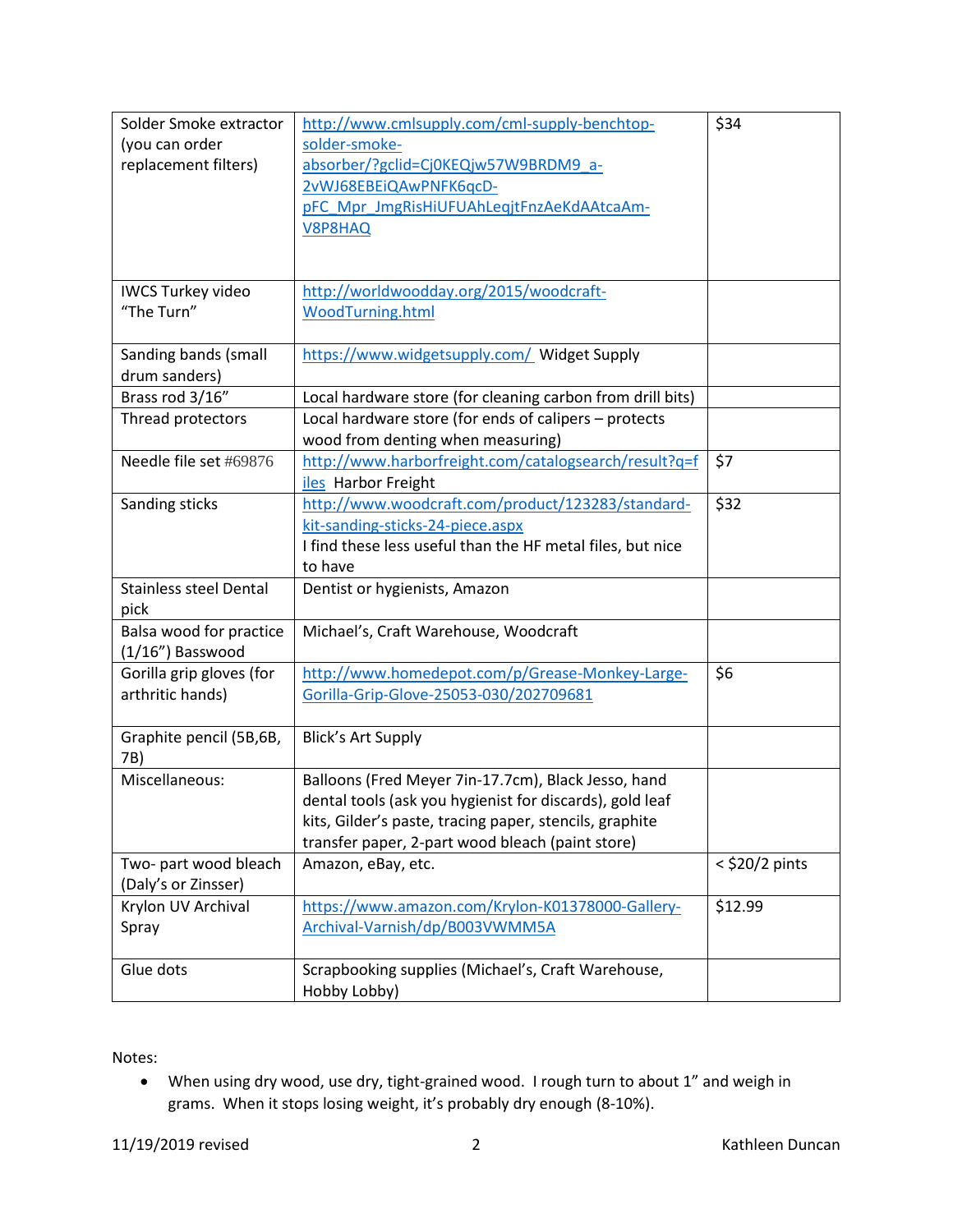- When turning wet wood, plan to complete the vessel within a few hours. Once you start hollowing, the wood will start to move a lot.
- Pay attention to grain orientation. For something tall and slender, use spindle orientation,
- Thickness for thin piercing is  $\gamma$ 2mm (3/32").
- For finish turning, I find it best to turn the outside, let it "rest" overnight, re-turn the outside to get it back to round and then turn the inside.
- MEASURE FREQUENTLY!
- Don't be afraid (or too proud) to use scrapers.
- Use negative rake scraper to remove "bumps" and tool marks.
- Cut to thickness in about  $\frac{3}{4}$ -1-inch segments. You can't go back and recut a thin area once you moved further into the piece.
- MEASURE FREQUENTLY!!!
- Sand to about 600 BEFORE piercing.
- USE PROPER SAFETY EQUIPMENT FOR PIERCING: HEARING PROTECTORS, RESPIRATOR.
- After you've drawn the design on the piece, look at it for a while before you continue. I often will look at something a couple of days and re-draw parts of it before I pierce.
- Move tool in a clockwise direction. Don't force it let the tools cut.
- To clean char, move in counter-clockwise direction.
- Keep the bit perpendicular to the piece.
- If you need to stop on a continuous cut, try to do so where it won't be obvious.
- Clean carbon off the bit by running across brass rod.
- Support your work with fingertips when sanding or filing.
- Sanding drums remove a lot of wood very quickly light touch!
- I find it works best to pierce in 20-minute intervals to give my hands a chance to rest.
- Save the oops'es. They may be design opportunities or use the broken pieces to practice your piercing.
- I use a grain-filled pillow under my wrist when piercing.
- Most important HAVE FUN!





11/19/2019 revised 3 Kathleen Duncan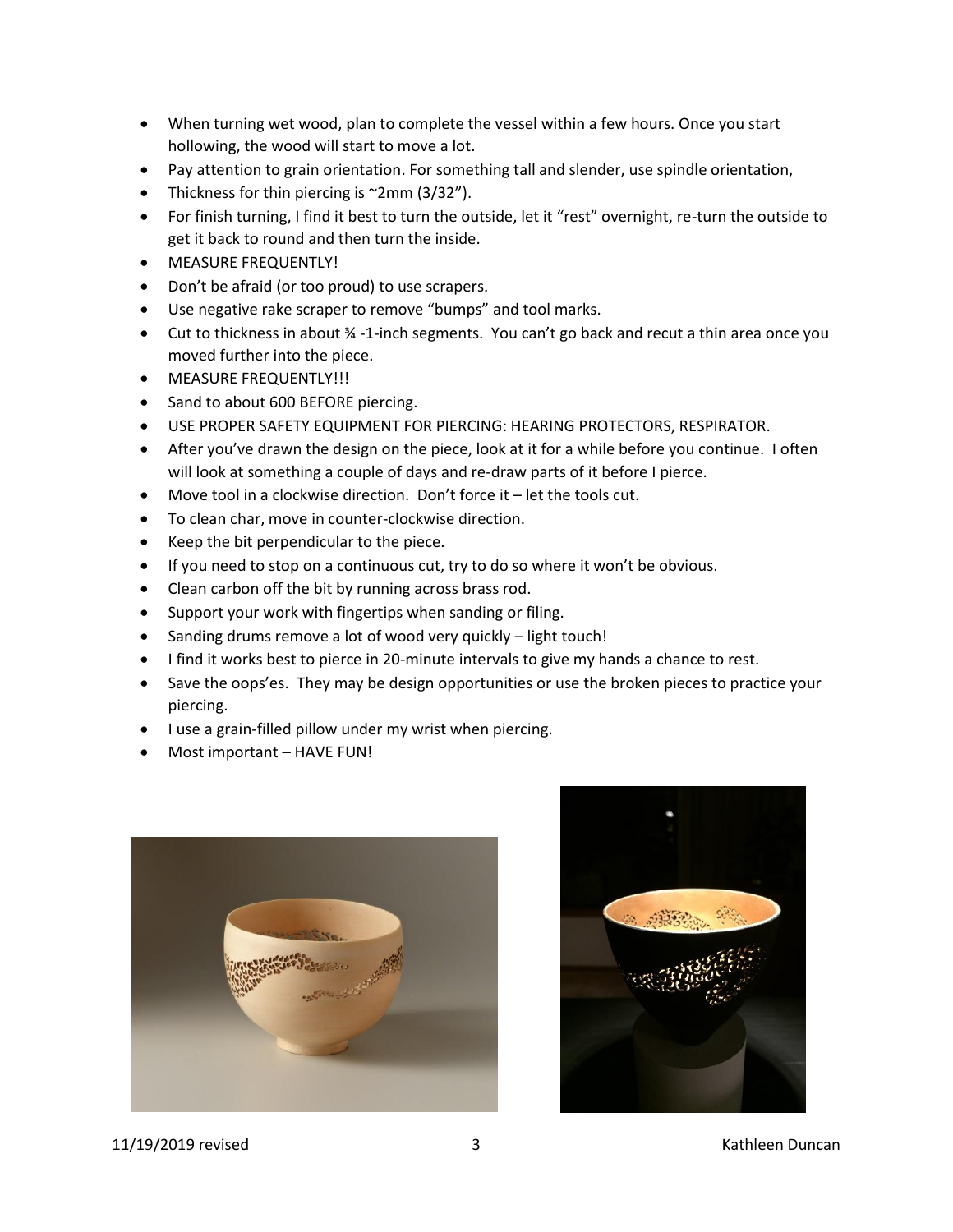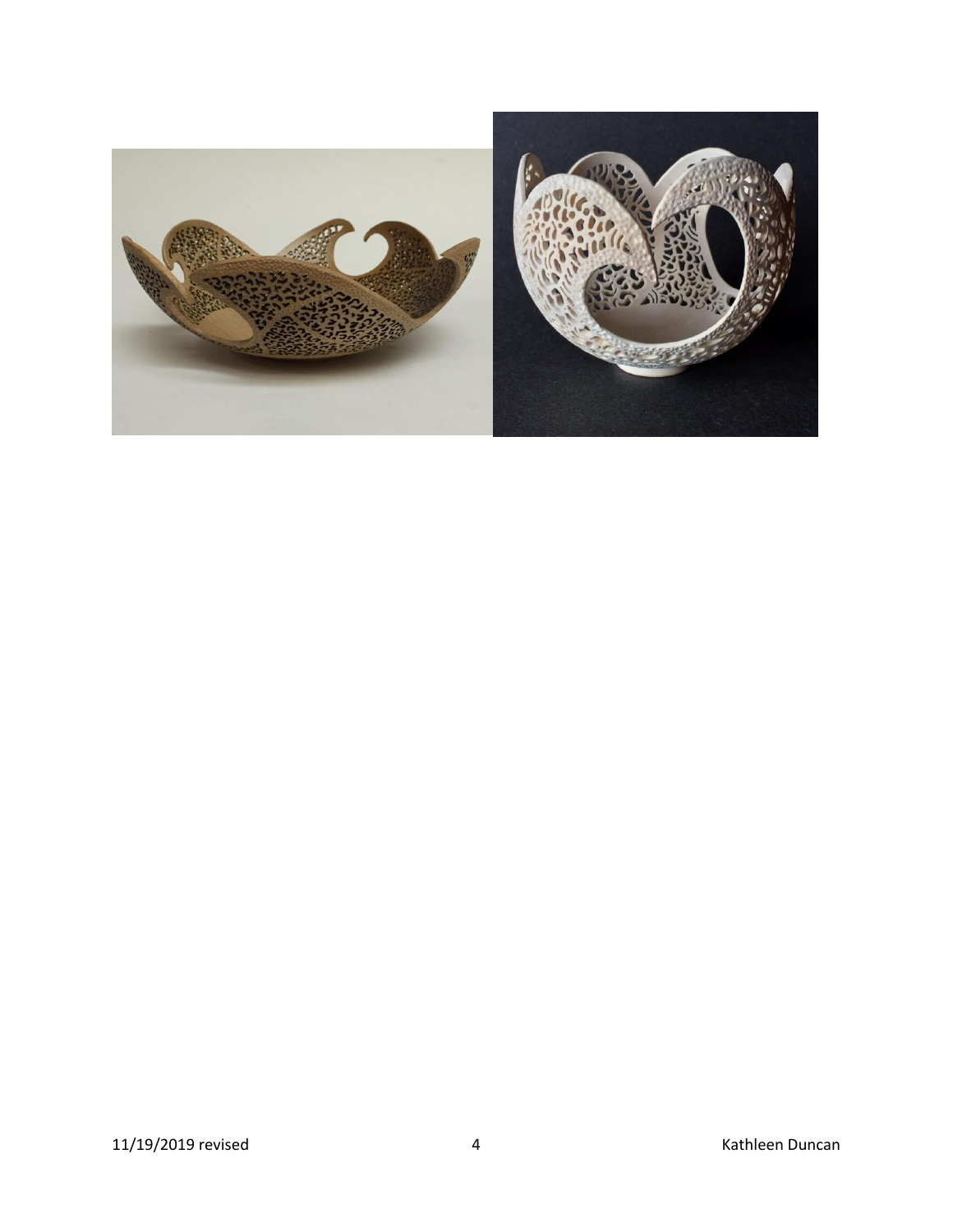## **Golden Section Gauge**

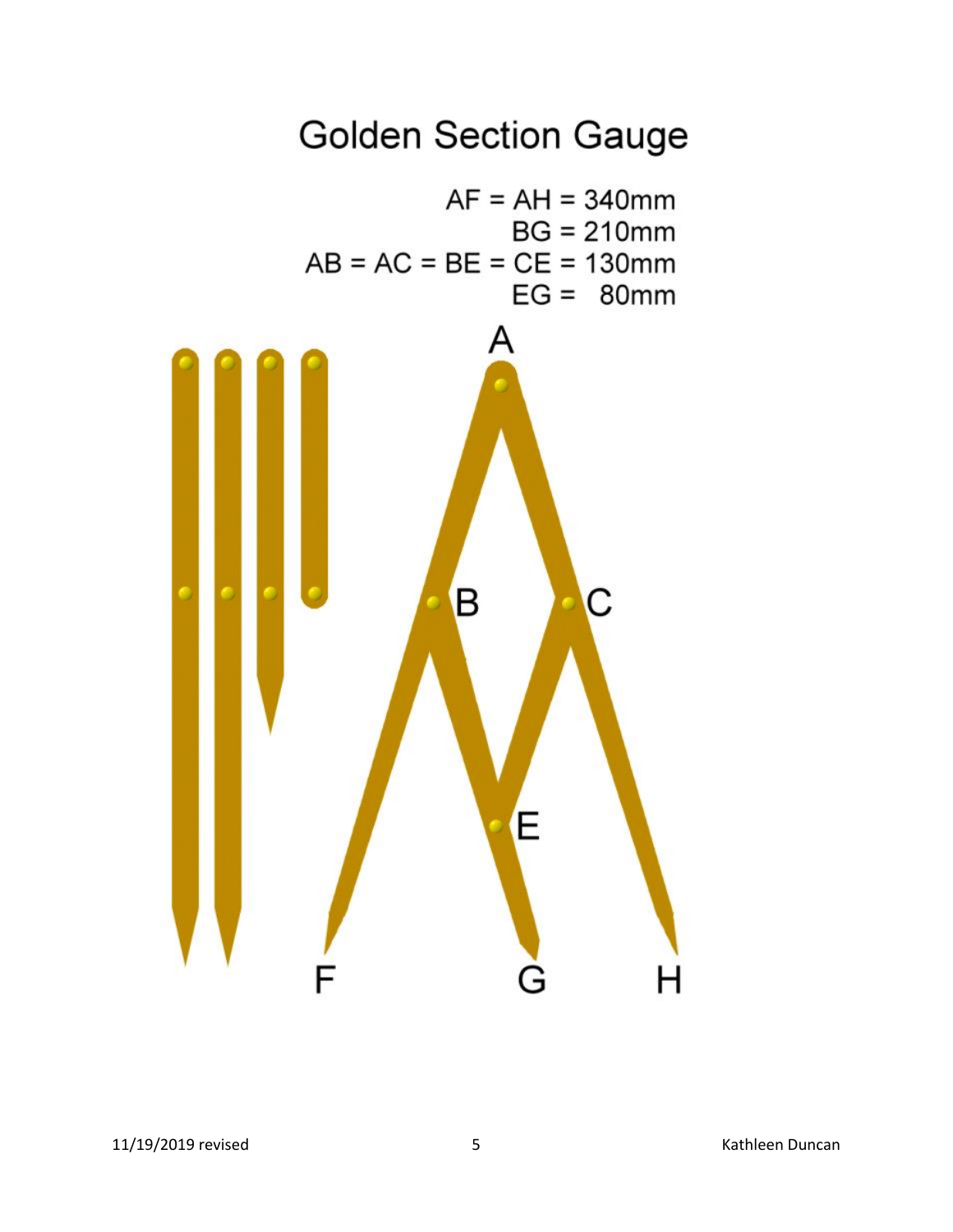